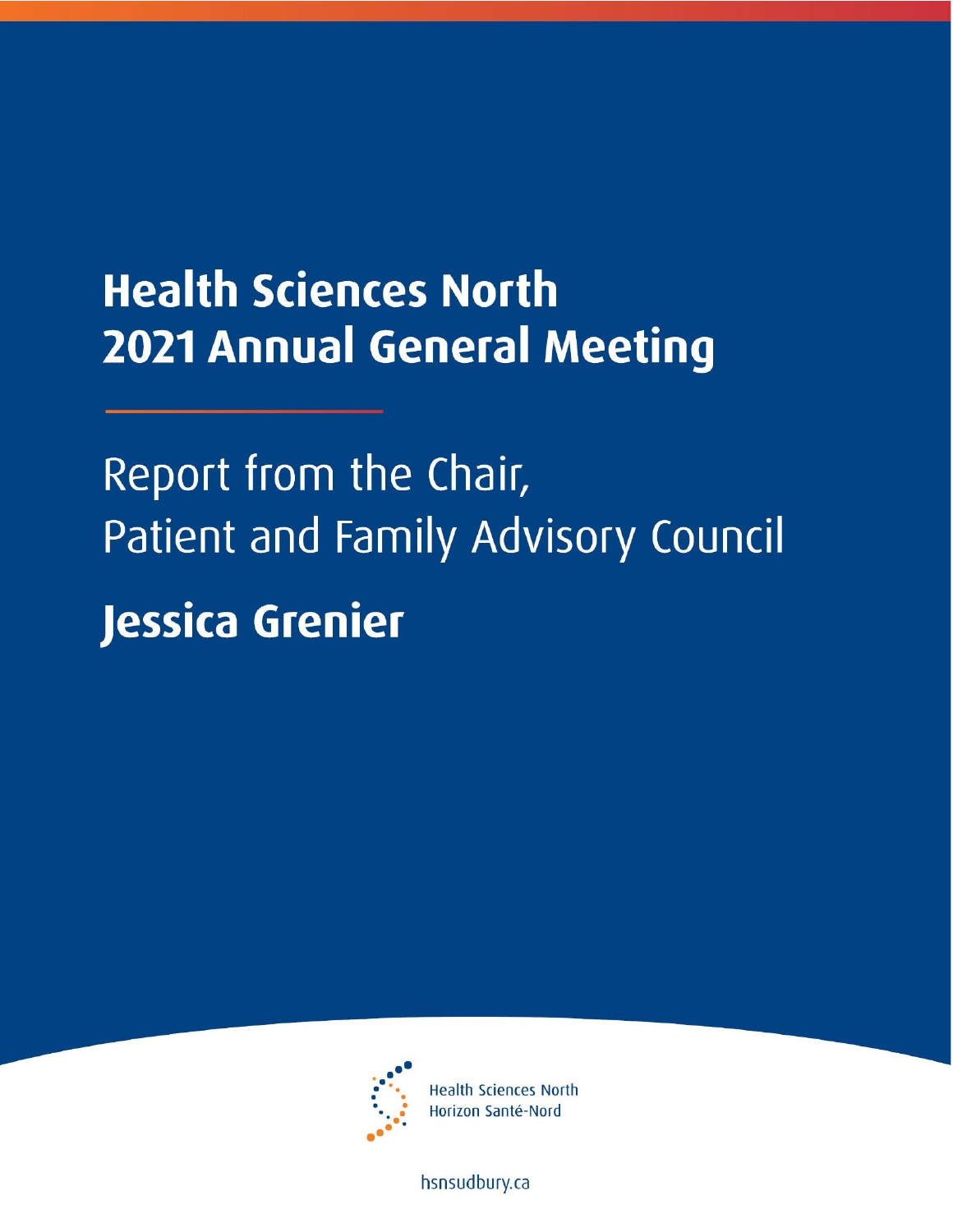## **Report from the Chair, Patient and Family Advisory Council Jessica Grenier Annual General Meeting – June 16, 2021**

It's my pleasure to present to you the progress that the Patient and Family Advisory program has made over the past year and to highlight Health Sciences North (HSN) and Health Sciences North Research Institute (HSNRI) in its continued commitment to engage with patients and their families to ensure that we remain the focus of all that HSN does.

Although the pandemic meant that Patient and Family Advisory Council meetings, committees, and other collaborative activities were no longer being held onsite, this did not mean that the work could not continue. There continues to be multiple, valuable roles for Patient and Family Advisors, particularly at this time. Thankfully, the use of technology has provided Patient and Family Advisors the opportunity to remain engaged and have meaningful input into decision making and improvement opportunities.

Since joining the Patient and Family Advisory Council following my experiences with NEO Kids for my youngest son and my own experiences with the cancer center and cardiac unit, I have had the pleasure of working directly with HSN staff and leadership. I have provided insight and recommendations to both the 2019-2024 Strategic Planning Steering Committee and also the Capital Master Planning Committee. My participation at both Incident Command and Operations throughout this pandemic has been very well received. Offering the Patient and Family perspective using a truly diverse lens has proven valuable when considering implementation of changes and rapid decisions. I will continue to participate and advocate when and where I can to ensure patients and families remain at the center of all decisions made at HSN.

Patient and Family Advisors make a difference as we bring a different perspective to the table. HSN remains committed to partnering with patients and families to improve the quality and safety of care and overall patient experience. Despite the challenges of the COVID-19 pandemic, patients and families continued to partner with HSN by way of telephone and virtual communication towards the implementation of the 2019-2024 HSN/HSNRI Strategic Plan.

The voice of the patient and family carried throughout improvement initiatives related to each of our five key goals:

### **Be Patient and Family focused:**

Throughout the COVID-19 pandemic, Patient and Family Advisors continued to partner with HSN as members of HSN's Incident Command and Operations teams. Lauri Petz and I take part in these meetings virtually, providing input and decision-making at a senior level on issues related to policies, procedures and communications. Our voices ensure a balance between HSN's responsibility to keep patients, families and staff safe during the pandemic while maintaining a patient and family centred approach.

Our members also assisted in planning point of entry screening for COVID-19, Recovery Planning and served on HSN's Designated Care Partner working group.

Maintaining connections between patients and families is vital to health and healing. Yet to prevent the spread of the virus, HSN had to understandably reduce the physical presence of families and others. Over the past year, Patient and Family Advisors Debbie Rainville, Lauri Petz and I partnered with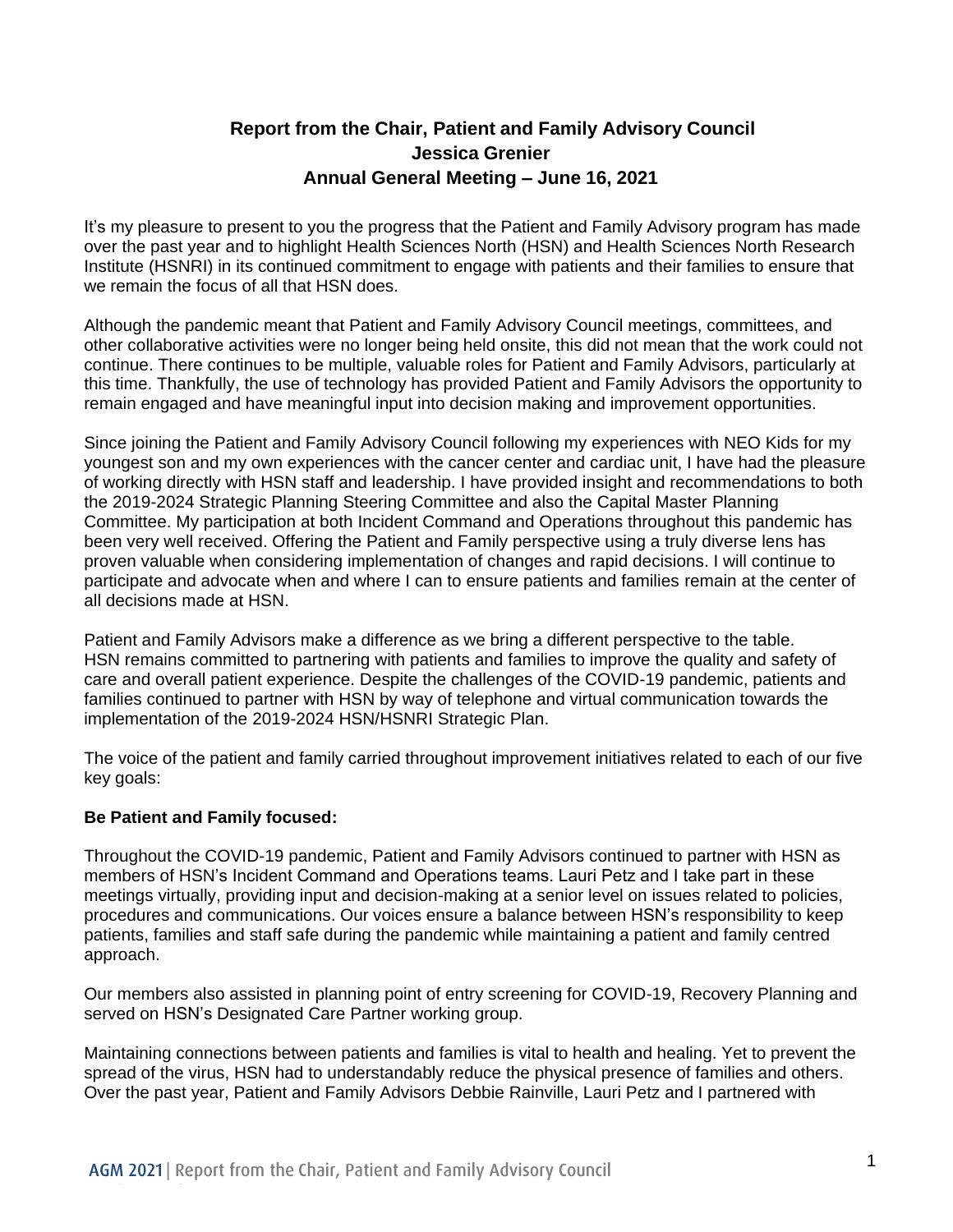members of HSN's leadership team to develop the new Designated Care Partner Policy for the organization. In those discussions, we helped to convey the essential role of families and care partners and established ways for patients to remain connected to their loved ones.

In the Spring 2020, Patient and Family Advisor Nick Dominelli joined the Space Design Planning team who's focus was to develop a plan to create space for patients in the Emergency Department who were waiting to be seen or treated. Nick and the team looked at waiting room configurations and capacity to ensure alignment with Ministry guidelines with respect to physical distancing requirements that would help support the business recovery planning.

### **Be Digitally Enabled**

Throughout the pandemic, HSN has expanded the use of technology to help improve access to care for patients and families, as well as improve patient outcomes. Patient and Family Advisors were closely involved in several important initiatives related to this work.

There were thousands of patients coming through HSN's main entrance each week, all of whom required to be screened for COVID-19. In order to address issues related to line-ups and delays, HSN staff worked with Patient and Family Advisors Hom Shrestha and Sandra Foley to co-design a new virtual screening tool. Patients and their designated care partners can now self-screen prior to their visit to the hospital, thereby reducing wait times to gain access to the facility.

On December 15, 2020, HSN launched the first Virtual Emergency Department in Northern Ontario. Input from Patient and Family Advisor Julie Sabourin assigned to this project was invaluable in ensuring that the process was simple, user friendly and convenient for the average person who could benefit from Virtual Care. A total of 1187 patients have been seen in HSN's Virtual Emergency Department since December 2020. This service has enabled increased convenience and accessibility for patients and families, while reducing the risk of potential exposure and spread of illnesses among patients seeking critical and urgent care in our community.

In October 2020, Patient and Family Advisors Andrea Desjardins and Kristen Bouchard worked with the Mental Health and Addictions program to co-design a Virtual Care Video for patients and families. The video provides an understanding of the benefits and risks of virtual care. In addition to the video, a virtual care toolkit was developed for mental health and addictions staff to guide them in the delivery of virtual care with their patients and families.

Throughout the pandemic, HSN expanded the use of virtual technology to allow for patients and families to continue sharing their experience through story telling. Andrea Desjardins shared her and her son's experience with the Quality Committee of the Board and during HSN's Medical Learner/Resident Onboarding sessions to help emphasize the importance of patient-centred care and the need for integrating diversity and inclusion to improve care and enhance the overall patient experience.

### **Be Socially Accountable**

HSN remains committed to seek community engagement and value partnerships with community stakeholders to address the priority health concerns and health equity gaps for Northerners. Earlier this past year, HSN employees in conjunction with Patient and Family Advisor Rita O'Link created a documentary emphasizing the impact of inclusivity for the 2SLGBTQ community. In September 2020, the documentary was presented at Towards Unity for Health, an international organization that seeks to foster coordination and collaboration between communities, health systems, and academic institutions,